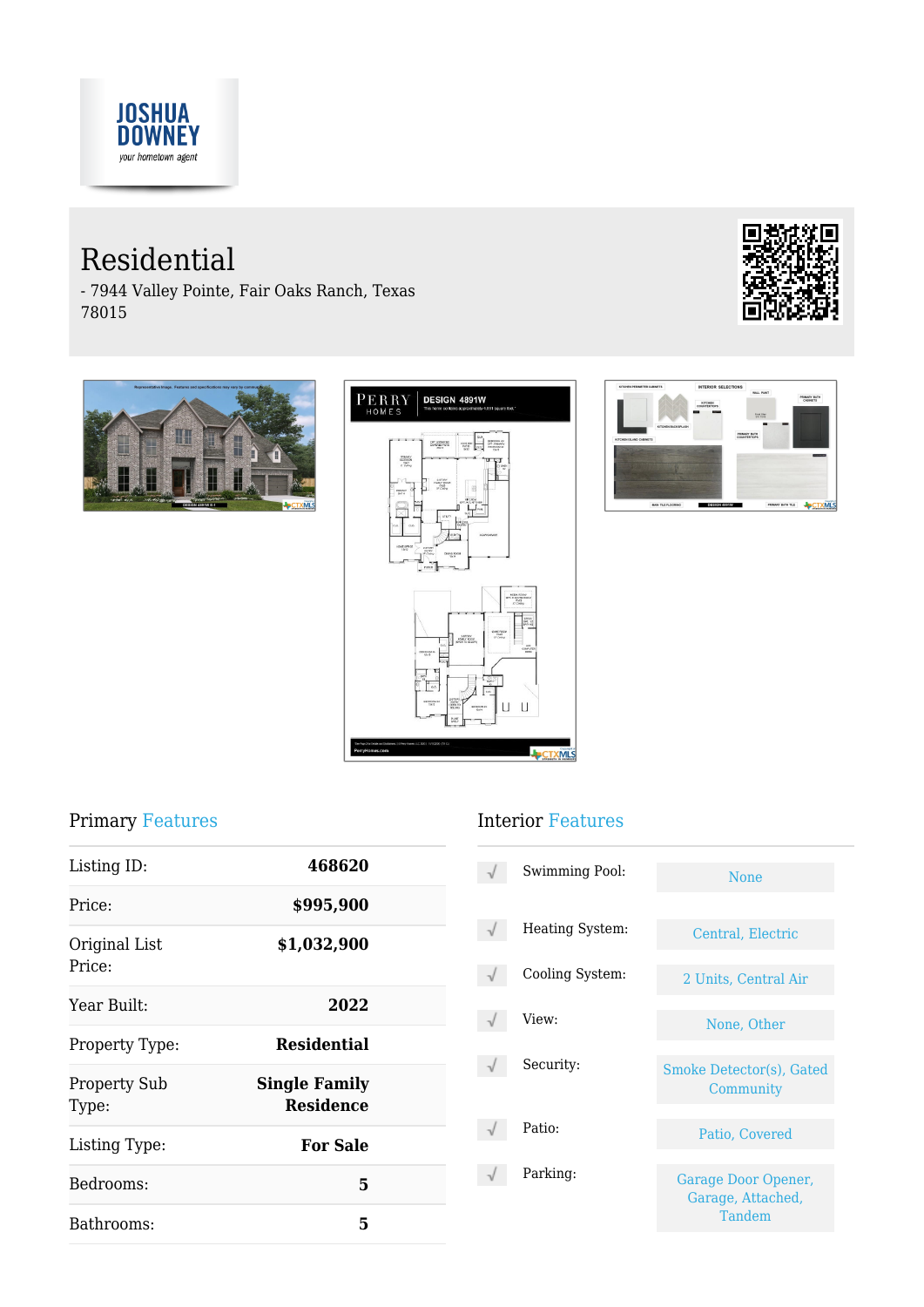| Baths Full:     | $\boldsymbol{4}$ | Laundry:           | Inside, Laundry Room,<br>Washer Hookup, Laundry                                                                                                                                                                                                                                                                                                                                                                                            |
|-----------------|------------------|--------------------|--------------------------------------------------------------------------------------------------------------------------------------------------------------------------------------------------------------------------------------------------------------------------------------------------------------------------------------------------------------------------------------------------------------------------------------------|
| Half Bathrooms: | $\mathbf{1}$     |                    | in Utility Room                                                                                                                                                                                                                                                                                                                                                                                                                            |
| Acres:          | <b>0.21 Acre</b> | Fireplace:         | <b>Family Room</b>                                                                                                                                                                                                                                                                                                                                                                                                                         |
| Status:         | <b>Active</b>    | Interior Features: | Separate Shower, High<br>Ceilings, Carbon<br>Monoxide Detector,<br>Game Room, Home<br>Office, Open Floorplan,<br>Garden Tub/Roman Tub,<br>Ceiling Fan(s), Pull Down<br>Attic Stairs,<br><b>Separate/Formal Dining</b><br>Room, Master<br>Downstairs, Dining Area,<br>Kitchen/Dining Combo,<br>Main Level Master,<br>Living/Dining Room, See<br>Remarks, Double Vanity,<br>Multiple Closets, His and<br>Hers Closets, Chandelier,<br>Vanity |

### Location Information

| Country:       | US                     |  |
|----------------|------------------------|--|
| State:         | TX                     |  |
| County:        | Comal                  |  |
| City:          | <b>Fair Oaks Ranch</b> |  |
| Subdivision:   | <b>River Valley</b>    |  |
| Zipcode:       | 78015                  |  |
| Parcel Number: | 436506                 |  |

## Additional

#### External Features

| <b>Exterior Features:</b> | Covered Patio, Rain<br><b>Gutters</b> |
|---------------------------|---------------------------------------|
| Lot Dimensions:           | 70x130                                |
| Fencing:                  | Wood, Privacy                         |
| Foundation:               | Slab                                  |
| Waterfront:               | No                                    |
| List Office<br>Name:      | <b>Perry Development</b><br>Mgt.      |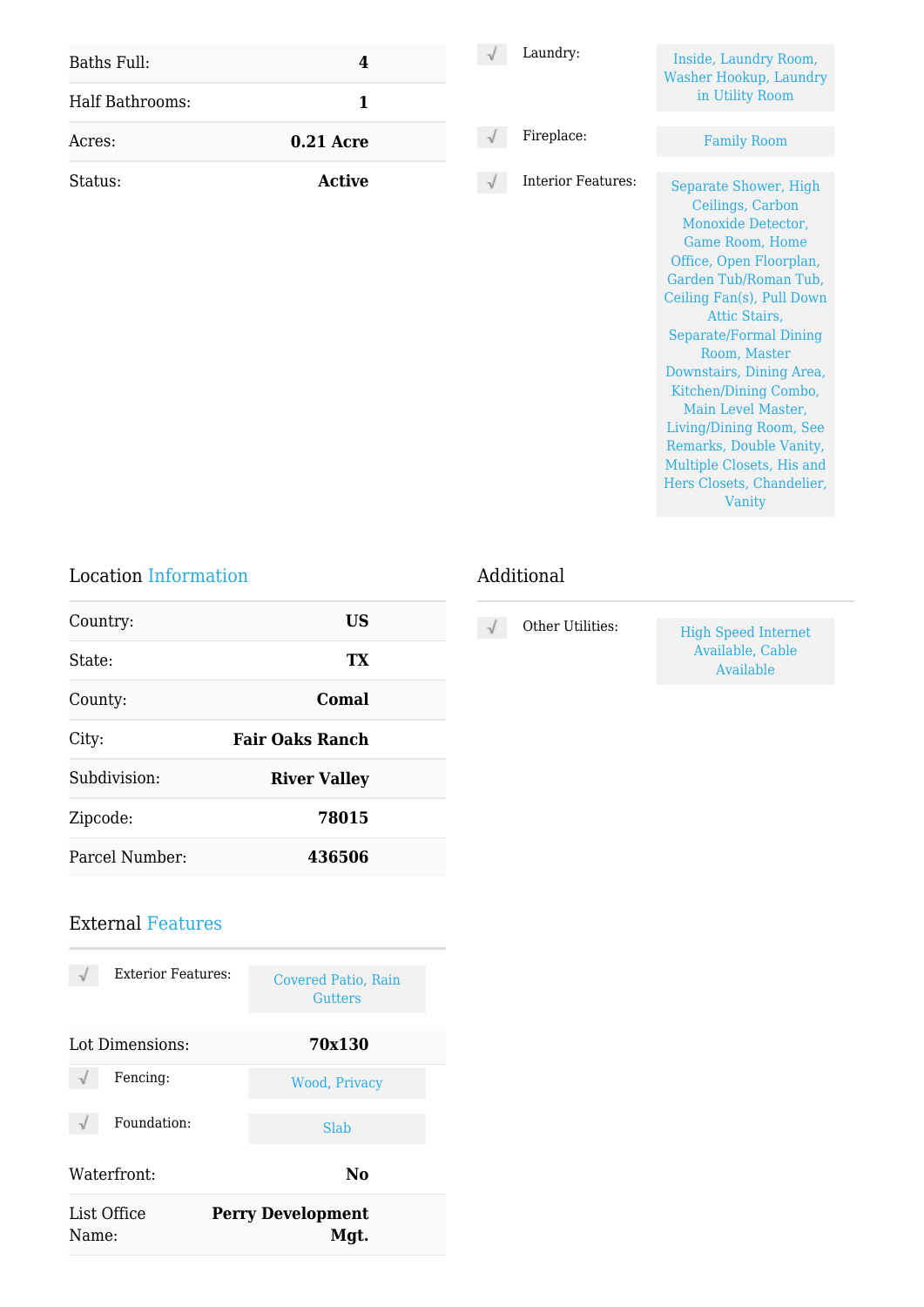| AssociationFee:              | \$0                                                                                                   |
|------------------------------|-------------------------------------------------------------------------------------------------------|
| AssociationFee:              | \$0                                                                                                   |
| AssociationFeeF<br>requency: | \$0                                                                                                   |
| AssociationFeeIn<br>cludes:  | \$0                                                                                                   |
| Appliances:                  | Dishwasher, Disposal,<br>Microwave, Cooktop,<br><b>Built-In Oven, Tankless</b><br><b>Water Heater</b> |
| AssociationFee:              | \$500                                                                                                 |
| AssociationFeeF<br>requency: | \$0                                                                                                   |
| CommunityFeature<br>s:       | Street Lights, Sidewalks,<br>Trails/paths, Park, Golf,<br>Gated, Curbs, Gutter(s)                     |
| ConstructionMat<br>erials:   | <b>Brick</b>                                                                                          |
| TaxYear:                     |                                                                                                       |
| DaysOnMarket:                | 73                                                                                                    |
| GarageYN:                    | Yes                                                                                                   |
| GarageSpaces:                | 3                                                                                                     |
| Roof:                        | Shingle, Composition                                                                                  |
| LivingArea:                  | 4,891 Sqft                                                                                            |
| Levels:                      | Two                                                                                                   |
| StreetDirSuffix:             | E                                                                                                     |
| StreetDirPrefix:             | W                                                                                                     |
| Flooring:                    | Carpet, Ceramic Tile                                                                                  |
| FrontageType:                | <b>Other</b>                                                                                          |
| ExistingLeaseTy<br>pe:       | <b>Not for Lease</b>                                                                                  |
| Sewer:                       | <b>Public Sewer</b>                                                                                   |
| TaxAnnualAmou<br>nt:         | \$0                                                                                                   |
| NewConstructio<br>nYN:       | Yes                                                                                                   |